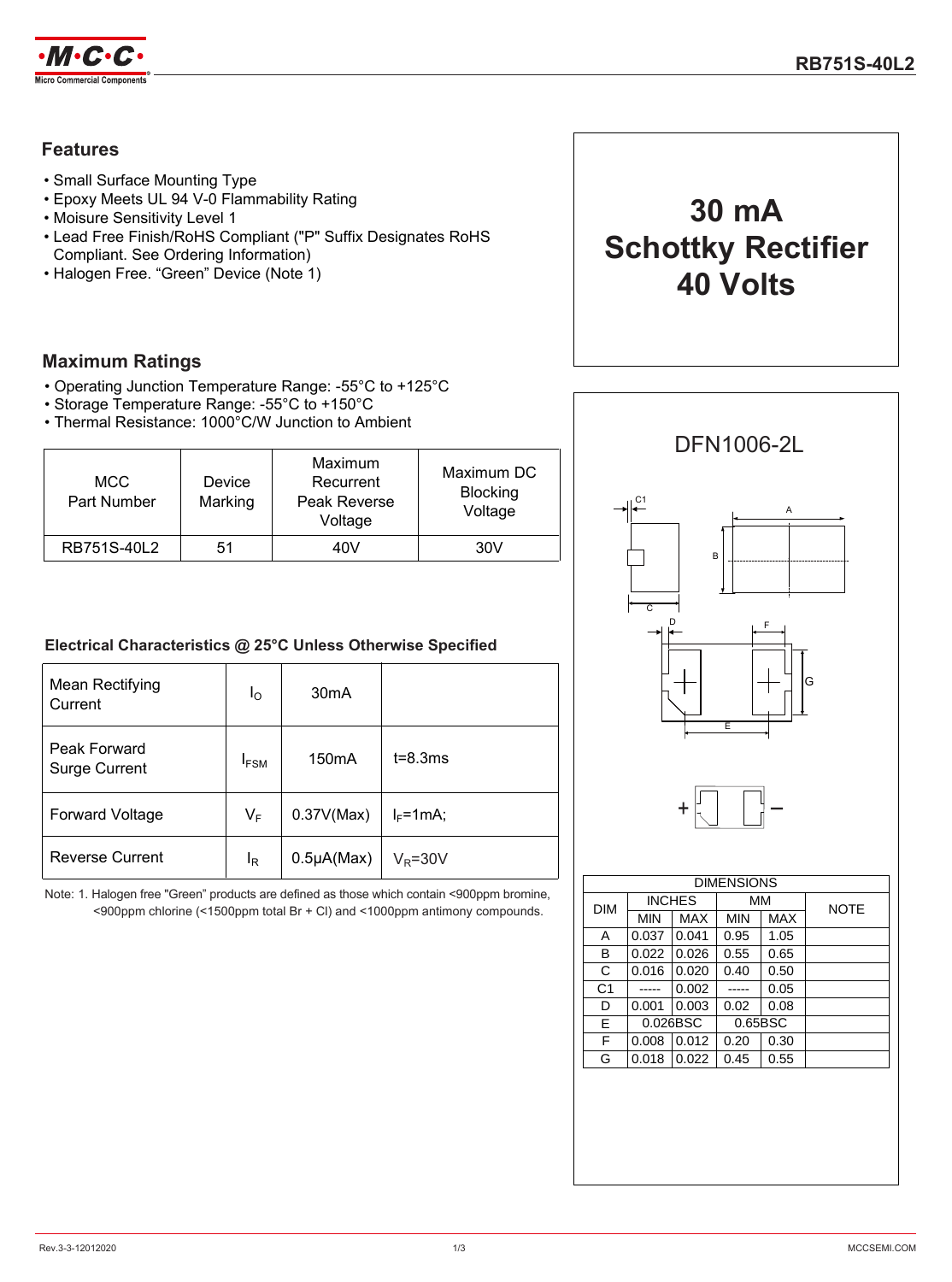



# **Curve Characteristics**



100  $T_a = 100^\circ C$ 10 Reverse Current (µA) Reverse Current (μA) 1 0.1  $T_a = 25^\circ \circ$ 0.01 0.001 20 0 10 20 30 40 Reverse Voltage (V) Fig. 4 - Power Derating Curve120 100 Power Dissipation (mW) Power Dissipation (mW) 80 60 40 20  $0\frac{1}{0}$ 50 75 0 25 50 75 100 125 Ambient Temperature (°C)

Fig. 2 - Reverse Characteristics